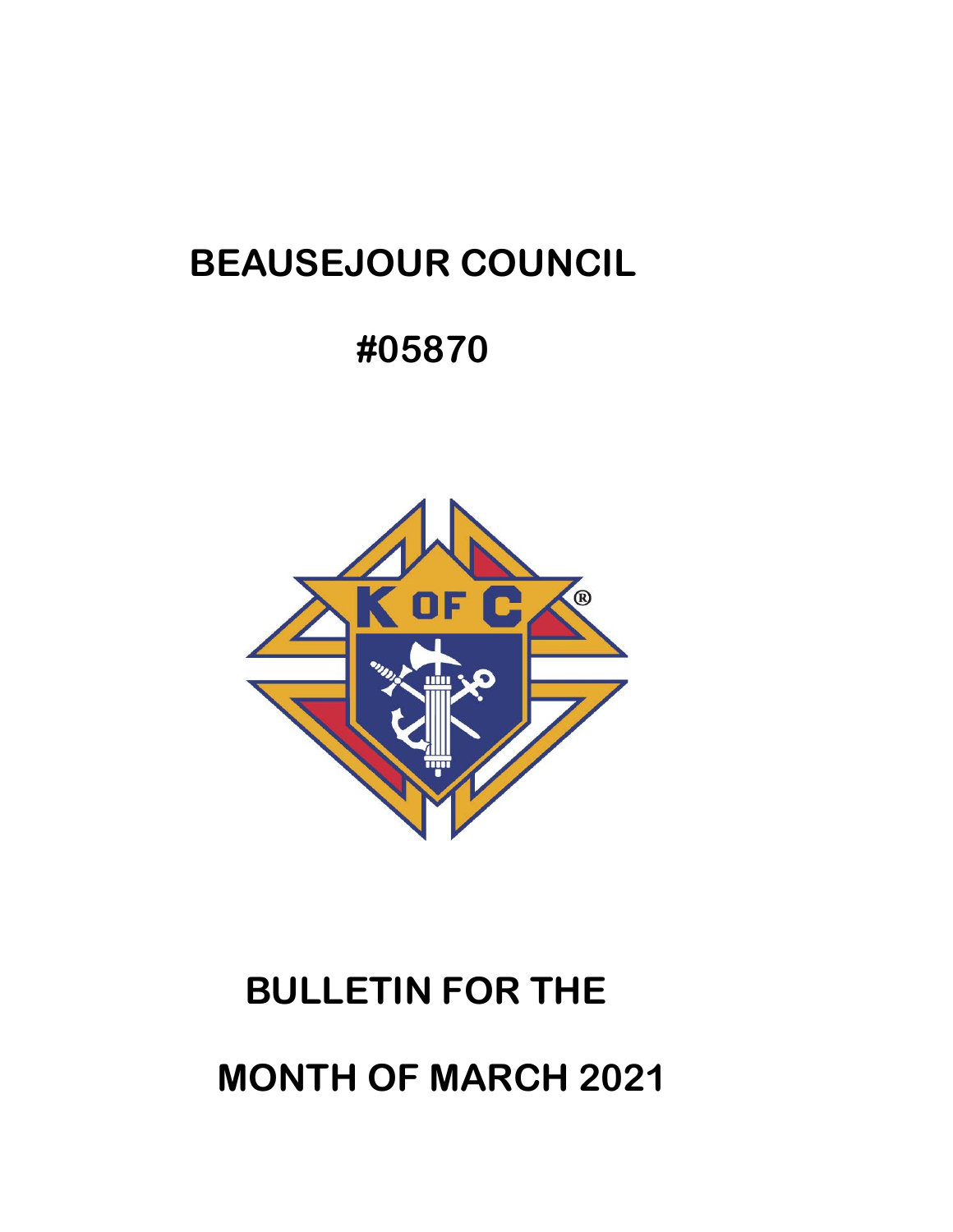## BEAUSEJOUR COUNCIL #05870

### EXECUTIVE OFFICERS FOR 2020/2021

The regular monthly meetings of the Beausejour Council commence with Mass at St. Mary Roman Catholic Church at 7:00 p.m. on the 2<sup>nd</sup> Monday each month.

| Chaplain                   | <b>Rev. Fr. Rene CHARTIER</b>  | 268-2453 |
|----------------------------|--------------------------------|----------|
| <b>Grand Knight</b>        | Ron OBODZINSKI (Maria)         | 268-9337 |
| <b>Deputy Grand Knight</b> | Ed FARIAS (Valerie)            | 268-4904 |
| Chancellor                 | Gerald GEALL (Anne)            | 268-4529 |
| Advocate                   | Robert BARANOSKI (Nancy)       | 268-1365 |
| <b>Financial Secretary</b> | Ron CHAY (Lucille)             | 755-2821 |
| Recorder                   | Trevor SZAJEWSKI (Kelly)       | 268-4084 |
| <b>Treasurer</b>           | <b>Gerald ANTYMIS (Alexis)</b> | 268-2707 |
| Warden                     | Christopher KIAZYK (Barbara)   | 268-1972 |
| <b>Inside Guard</b>        | Richard ROGOSKI (Kim)          | 268-2467 |
| <b>Outside Guard</b>       | Roy ZARICHANSKI (Wendy)        | 268-3720 |
| <b>Trustee First Year</b>  | Irvine STEFANSSON (Mary Jane)  | 268-2443 |
| <b>Trustee Second Year</b> | <b>Bill ROLSKY (Shirley)</b>   | 268-0037 |
| <b>Trustee Third Year</b>  | Lance WADELIUS (Cindy)         | 268-0400 |

#### **BEAUSEJOUR COUNCIL DIRECTORS**

| <b>Program Director</b>     | <b>ED FARIAS (Valerie)</b>        | 268-4904 |
|-----------------------------|-----------------------------------|----------|
| <b>Anola Round Table</b>    | Ron CHAY (Lucille)                | 755-2821 |
| <b>Community Director</b>   | David BORTLUZZI                   | 492-0799 |
| <b>Church Director</b>      | <b>Bill ROLSKY (Shirley)</b>      | 268-0037 |
| <b>Faith Director</b>       | Christopher KIAZYK (Barbara)      | 268-1972 |
| <b>Health Services</b>      | Ron CHAY (Lucille)                | 755-2821 |
| <b>Family/Life Director</b> | Gerard LANNOO (Margaret)          | 268-3224 |
| Membership                  | Arley CORBETT (Joyce)             | 268-1464 |
| <b>Pro Life Couple</b>      | <b>Gerard and Margaret LANNOO</b> | 268-3224 |
| <b>Public Relations</b>     | Stan PLESKACH (Anne)              | 268-2961 |
| <b>Recruitment Comm.</b>    | Arley CORBETT (Joyce)             | 268-1464 |
| <b>Social Convener</b>      | Joe BORTOLUZZI (Roseanne)         | 268-2978 |
| <b>Vocations Chairman</b>   | Robert BARANOSKI (Nancy)          | 268-1365 |
|                             |                                   |          |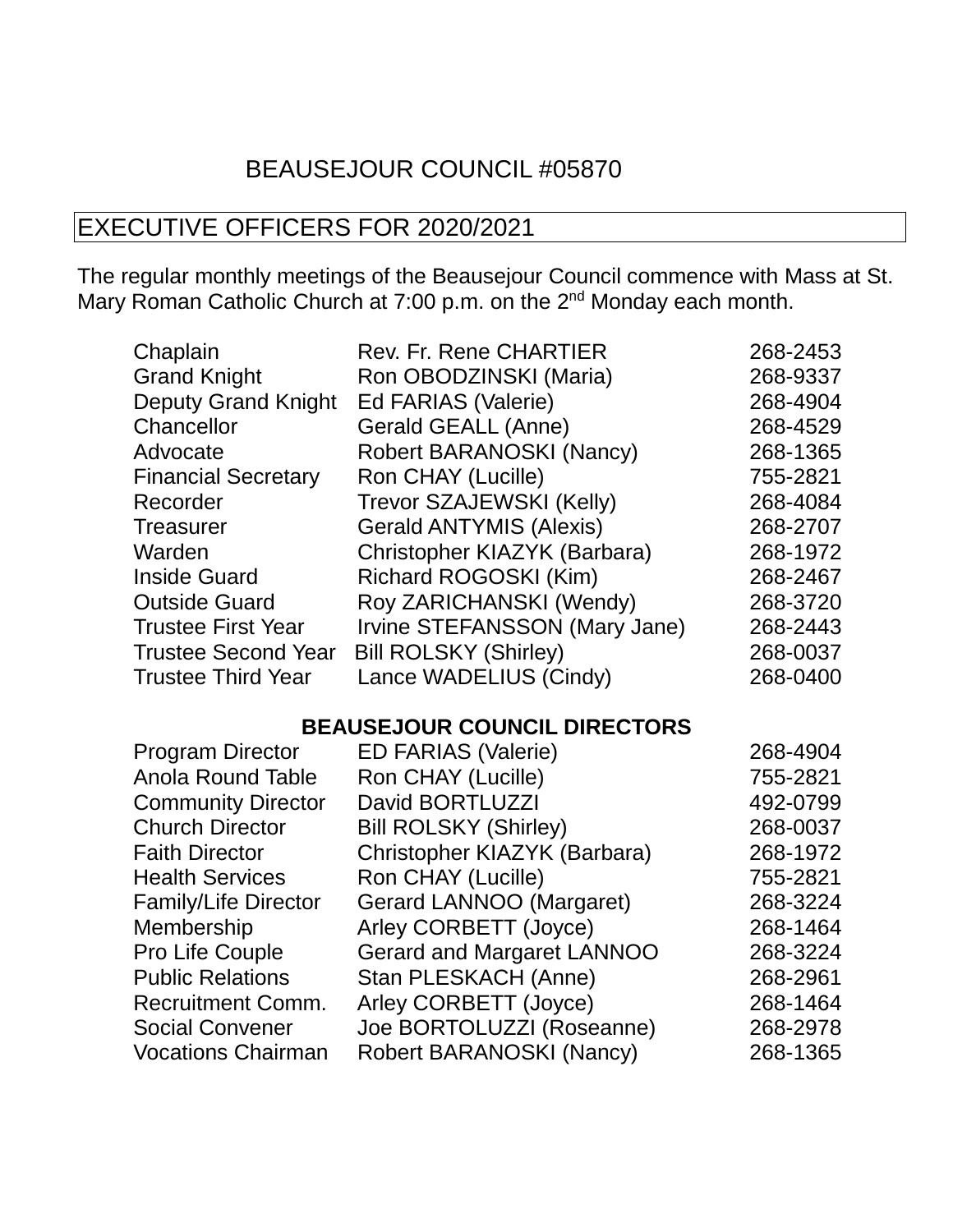#### **VERY IMPORTANT CHANGES TO OUR COUNCIL WITH THE EASING UP OF RESTRICTIONS DURING THE PANDEMIC, WE ARE NOW ALLOWED TO HOLD OUR REGULAR MONTHLY MEETINGS. THE PROTOCOL FOR SOCIAL DISTANCING, HAND SANATIZING AND FACE MASKS ARE TO BE ADHERED TO IN ORDER THAT WE CAN GET BACK TO SOME SENSE OF NORMALCY.**

#### **Vivat Jesus, Ron OBODZINSKI, Grand Knight**

#### **MEETING DATES FOR THE COLUMBIAN YEAR 2020/2021**

 MAR '21 – 9:00 a.m. Executive Meeting Lower Level at St. Mary. **MAR '21 – 7:00 P.M. – Mass, General Meeting to follow** APR '21 – 9:0 A.M. – Executive Meeting Lower Level at St. Mary **APR '21 – 7:00 P.M. – Mass, Followed by General Meeting** MAY '21 – 9:00 A.M. – Executive Meeting Lower Level at St. Mary **MAY '21 – 7:00 P.M. – Mass, Followed by General Meeting "ELECTION OF OFFICERS"** JUN '21 – 9:00 A.M. – Executive Meeting Lower Level at St. Mary **JUN '21 – 5:00 P.M. – Mass, Followed by LADIE'S NIGHT**

# **GRAND KNIGHT'S MESSAGE**

Dear Brother Knights:

As we continue our Lenten Journey taking us up to the Easter Triduum, take this time to change your life in small ways for the better. Reach out to someone in need, continue to support our Parishes, our Council and the broader communities in which we live. Throughout these "40 DAYS", ask yourself, "What can I do to better prepare myself to move closer to Christ in preparation for Easter?"

The "40 CANS FOR LENT" program is again hosted by our Council, please see the notice elsewhere in this bulletin for the hours of operation of the local Food Banks.

I am excited that we are able to resume our regular Executive, Masses and General Meetings. Please follow the safety protocols.

Our Order of the Knights of Columbus in celebrating the appointment of the 14<sup>th</sup> Supreme Knight, Patrick KELLY to this position on the 1<sup>st</sup> of MARCH 2021. We wish him well and God's Speed as he embarks on this most important office.

Vivat Jesus Ron OBODZINSKI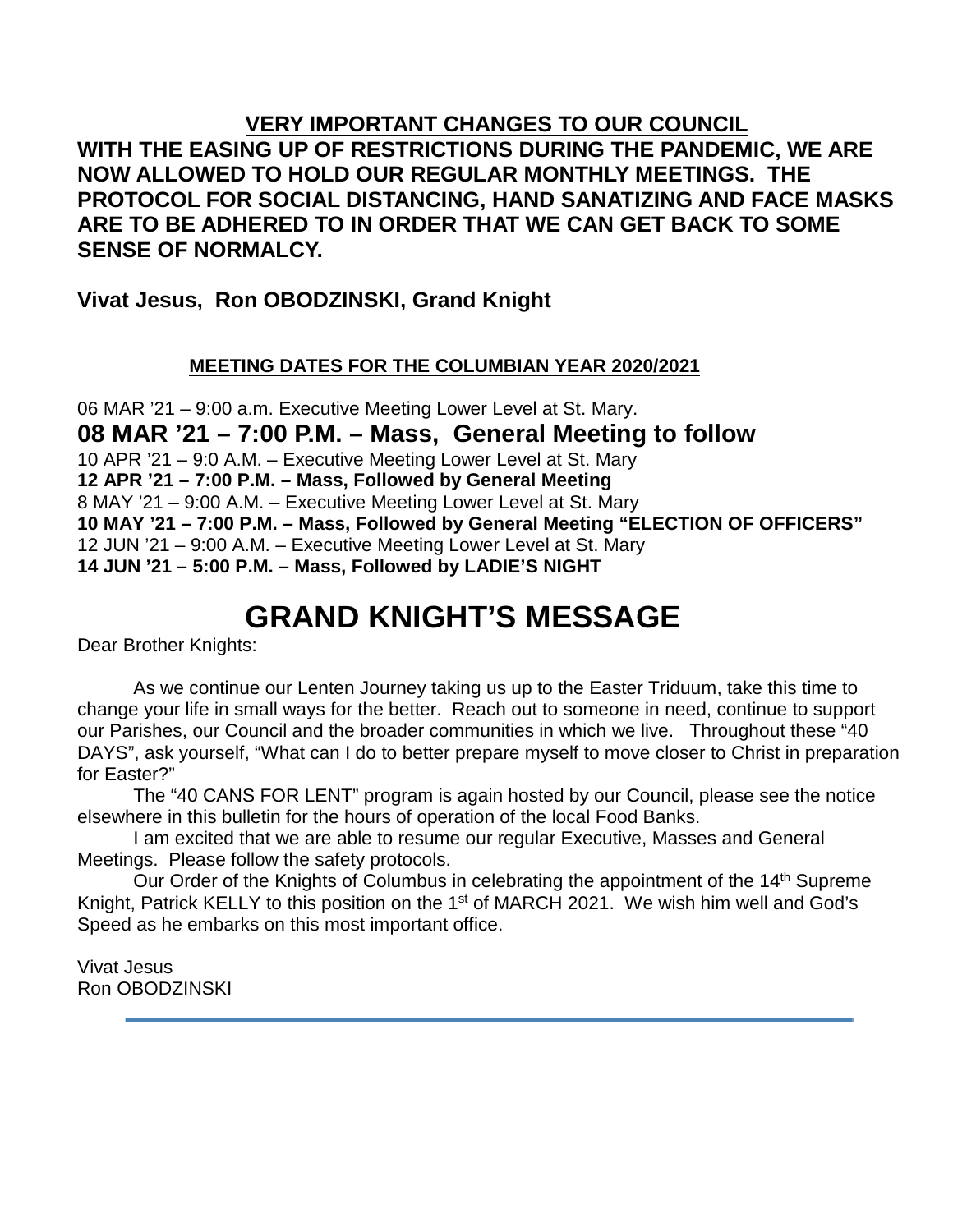#### **Chaplain's Message**

Dear brother Knights,

On December 8th, 2020, Pope Francis released the apostolic letter *Patris [Corde](http://r20.rs6.net/tn.jsp?f=001MooKb5SbCnFZ2-AB9n1Azh1oMaiWtoJamzN7MVJJ322lUFQ_XZHFp0jXf5NzXNk3qSGjoEoEkgEsN9xKW9h-BEiMQFQRgd6BAT7qI8CBPoXvnqnnMCGy8c9Kxckbd3nQhzgyoIwjX3_yvSNsI2yCCN3wkusbUiH7aqEpVzwJfCvCERdeG4Nj0YAHj9HLhlW2UaS3Pdw9iqNMuypdUFWD996VnfWE5R3dH5t7XBDrccUdEqZgKMfCR8QXL9-DGDvB2vyBkOm0_2nB27XZsx7ZavWT_dv5H9fL&c=NrJo3rX57ZsuodaH6N_S94NRTWdjH-WfFShAhuSinhTmOtCFajOeOA==&ch=6KAl20DwW0ruuQNZZNQ7ThDgOwmuoXsYCO7yi8EPSzP7YwhNPc7_9w==)* — "With a Father's Heart" in commemoration of the 150th anniversary of Pope Pius IX proclaiming St. Joseph as the Patron of the Universal Church. From the letter's publication until December 8th, 2021, the Holy Father has **[declared](http://r20.rs6.net/tn.jsp?f=001MooKb5SbCnFZ2-AB9n1Azh1oMaiWtoJamzN7MVJJ322lUFQ_XZHFp0jXf5NzXNk3WMQCew7byYiVAUbAPLWt_hxAN9NKzkGaB3SwJYmSbVkE6DVmv10UX9ZeT1Q5XBqx4kPNuZ68uzpOwO-MAO1Q21mNjJgMyM8F1Vj7td8w8zd6StXCrQ1lugdTTJreFrXmHN1-TT47uihcw-Ng3rxJC3eLm3wNjlbLfIKVbcatddrZuqQUJ76KNCfiWaB9M5CT6ywqEtnSl3LJhHnpj5j-V38aMjvPzRvcbZwJyj-EFYw=&c=NrJo3rX57ZsuodaH6N_S94NRTWdjH-WfFShAhuSinhTmOtCFajOeOA==&ch=6KAl20DwW0ruuQNZZNQ7ThDgOwmuoXsYCO7yi8EPSzP7YwhNPc7_9w==) a Year of St. [Joseph](http://r20.rs6.net/tn.jsp?f=001MooKb5SbCnFZ2-AB9n1Azh1oMaiWtoJamzN7MVJJ322lUFQ_XZHFp0jXf5NzXNk3WMQCew7byYiVAUbAPLWt_hxAN9NKzkGaB3SwJYmSbVkE6DVmv10UX9ZeT1Q5XBqx4kPNuZ68uzpOwO-MAO1Q21mNjJgMyM8F1Vj7td8w8zd6StXCrQ1lugdTTJreFrXmHN1-TT47uihcw-Ng3rxJC3eLm3wNjlbLfIKVbcatddrZuqQUJ76KNCfiWaB9M5CT6ywqEtnSl3LJhHnpj5j-V38aMjvPzRvcbZwJyj-EFYw=&c=NrJo3rX57ZsuodaH6N_S94NRTWdjH-WfFShAhuSinhTmOtCFajOeOA==&ch=6KAl20DwW0ruuQNZZNQ7ThDgOwmuoXsYCO7yi8EPSzP7YwhNPc7_9w==)**, celebrating him as a beloved, obedient and courageous father who played "an incomparable role in the history of salvation."

Pope Francis relates how the COVID-19 pandemic led him to reflect on the role of ordinary people whose daily work sustains the livelihood of so many. Our Holy Father writes: "Each of us can discover in Joseph the man who goes unnoticed, a daily, discreet and hidden presence — an intercessor, a support and a guide in times of trouble."

*Patris Corde* beautifully highlights St. Joseph's tenderness, obedience, acceptance, fortitude, creative courage, self-gift, trust, and a chastity that is "freedom from possessiveness in every sphere of one's life." Asserting that "Fathers are not born, but made," Pope Francis reiterates the need in families as well as in the Church for fathers modeled after St. Joseph: "The logic of love is always the logic of freedom, and Joseph knew how to love with extraordinary freedom. He never made himself the center of things. He did not think of himself, but focused instead on the lives of Mary and Jesus."

The holy season of Lent and the preparation for the Solemnity of St. Joseph on March 19<sup>th</sup> provide excellent opportunities for all brother Knights to reflect on the virtues of fatherhood and how to put them into practice, in imitation of St. Joseph.

"In every exercise of our fatherhood, we should always keep in mind that it has nothing to do with possession, but is rather a 'sign' pointing to a greater fatherhood. In a way, we are all like Joseph: a shadow of the heavenly Father," writes Pope Francis.

Dear brother Knights, may our Lenten season, through the intercession of St. Joseph, bring about the grace of our own conversion. May the Lord bless you and watch over you, your spouses and your families, during this special time of renewal.

#### **Vivat Jesus! Father René E. Chartier, chaplain**

#### **FAITH DIRECTOR - Christopher KIAZYK 268-1972**

Dear Brother Knights,

As we enter the twelth month of this pandemic several things have become apparent:

1) Some families have been forced to spend more time together due to changes in working from home.

2) Grandparents haven't been able to visit with children and grand children as much. Holidays and get together s have been limited.

3) Many of our seniors have had their travel plans put on hold.

4) Seniors who are living in personal care homes have had their contact with their families cut off due to the risks of in-person visits. They are lonely

5) The way we worship spend time with our church community has changed. Some people have stopped going to church.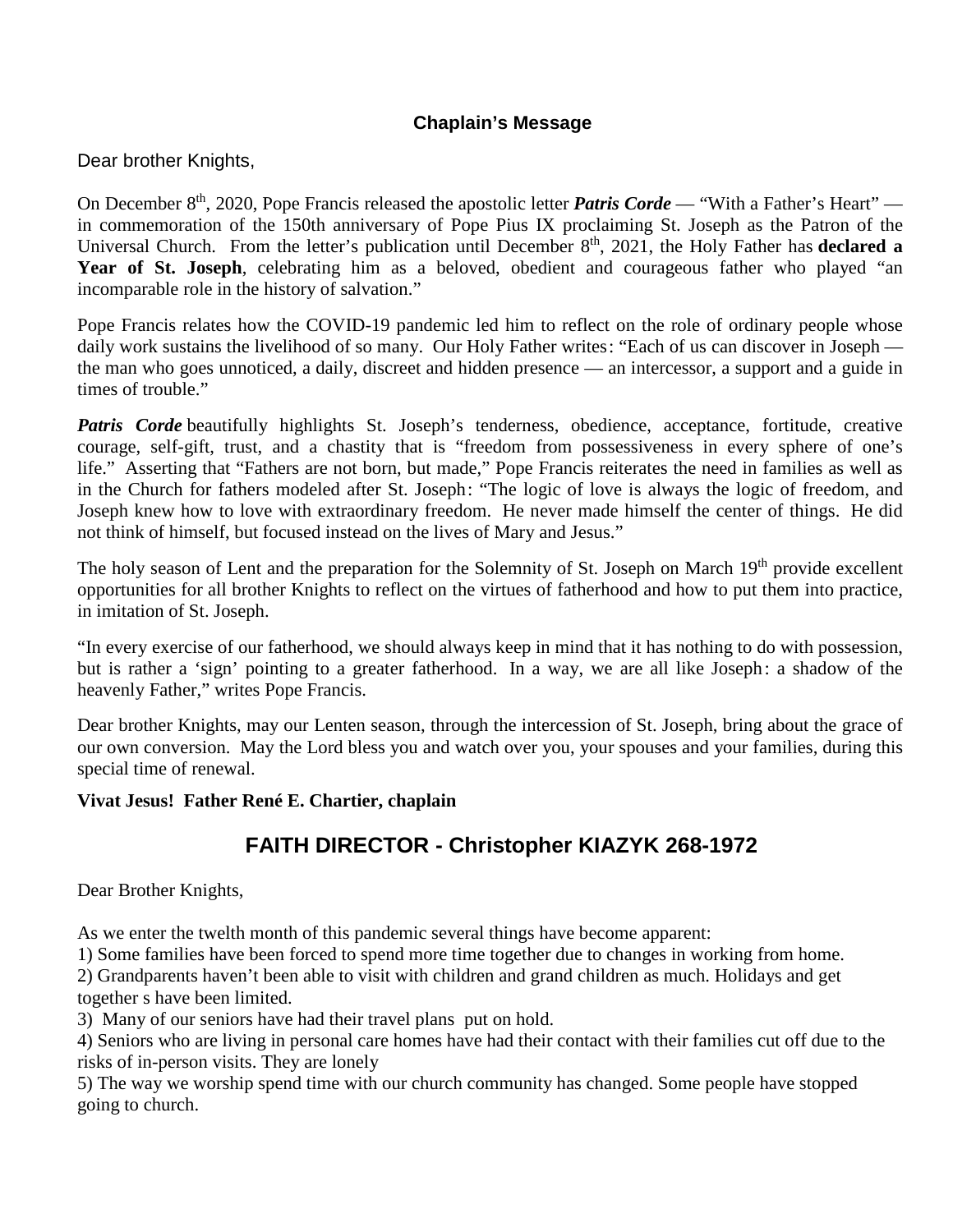Our Founder Father Michael J. McGIVNEY, soon to be beatified and called "Blessed".from the start wanted to form the Knights so that the family unit would grow stronger. We may not be able to do all the things the way we would with our families in normal times, however we can use the times to strengthen the bonds we have with our loved ones. Examples might be, calling them on the phone using Facetime, or Zoom or other social media to connect with our loved ones. Using the increased quiet time to pray for not only our personal family but all people who have become lonely and isolated due to the pandemic. Maybe you can use this time to reflect where you are at in your faith life. Maybe go on Your computers and accessing You tube or some other Catholic sites to learn more about our faith. Maybe blow the dust off your Bible and read a few passages and then spend 10 minutes in prayer and reflection. As November is the month to remember the dead. I hope that everyone would take time to reflect on how important to your faith have the people who passed on their faith to us been. Do you pray for your deceased loved ones. Maybe we can pray and ask ourselves how we need to pass it on to our families. Maybe God has given us an opportunity to grow closer to him through our families and develop a closer relationship with him?

 Unfortunately many of the plans I had for group faith development this year have had to be postponed for now. We may need to focus on our individual development instead.

Just a reminder that the **SUNDAY MISSAL 2020/2021** is now available.

#### **COMMUNITY DIRECTOR –** Brother **David BORTOLUZZI 492-0799**

Our recent Blood Donor Clinic in Beausejour was most successful in that we had 94 donors attend with 87 units collected. These generous donations mean that at least 261 recipients will benefit from this hour of the donor's time.

#### **A reminder to drop off food/monetary donations to the Food Bank. It is open on Monday and Thursdays, 10 a.m. to 12 Noon.**

#### **FAMILY DIRECTOR - Brother Wayne EWASKO 268-2306**

**Feed the Hungry** is a new banner under the "Leave no Neighbor Behind" initiative. Many individuals and families have already stocked their personal pantries in preparation for quarantine. This has resulted in reduced donations to local food banks, food pantries and soup kitchens. Councils are encouraged to reach out and support local food banks through donations of food and especially funds. We are blessed to have Brother Ron CHAY and his wife Lucille very involved with the Beausejour and Anola Food Banks. Please be generous in your support during these challenging times.

#### **LIFE DIRECTOR - Brother Gerard LANNOO 268-3224**

#### **PRAYER TO THE VIRGIN MARY**

O Mary, Mother of Jesus and mother of us all, we turn to you today as the one who said "Yes" to "Life". "You will concieve and bear a Son" , the angel told you. Despite the surprise and uncertainty about how this could be, you said yes. "Be it done unto me according to Your word".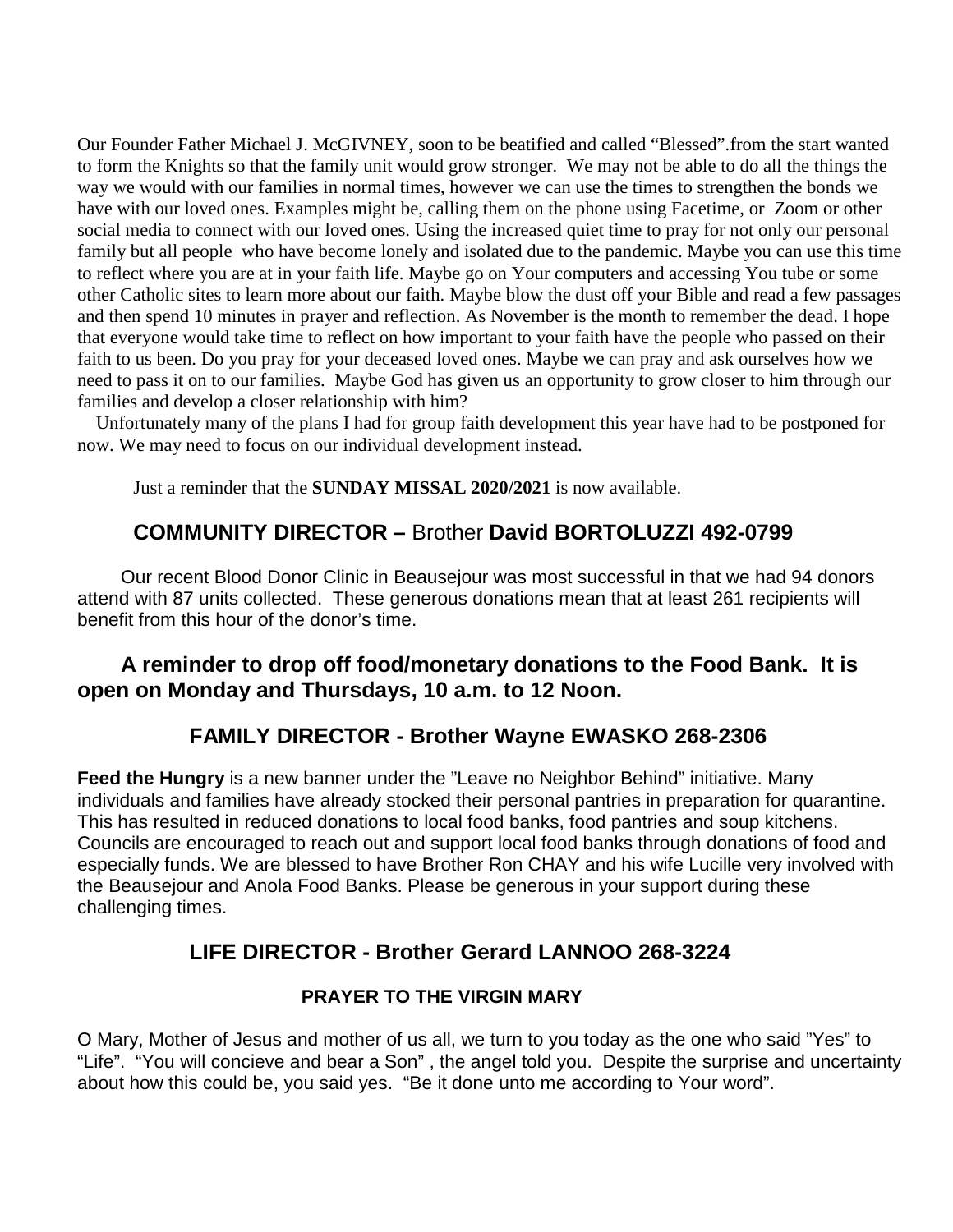Mary, we pray today for all mother who are afraid to be mothers. We pray for those who feel threatened, and overwhelmed by their pregnancy. Intercede for them, that God my give them for the grace to say yes and the courage to go on. May they have the grace to reject the false solution of abortion. They say with you, "Be it done unto me according to your word." May they experience the held of Christian people, and know the peace of doing God's will. **AMEN**

#### **MEMBERSHIP DIRECTOR - Brother Arley CORBETT 268-1464**

Brother Knights, please share this message with your sons, brothers and Catholic acquaintances. As Catholic men, we are called to do more. The Knights of Columbus can help all of the above answer that call. Your membership connects you with opportunities to make an impact in your community and gives them access to resources to help you grow deeper in faith and stay informed about the issues Catholics care about. They will also have exclusive access to insurance and financial planning products to help them protect your family.

As part of a council, they will be able to serve their parish and community directly with the support of a fraternity of brothers who share their faith, values, and desire to live with purpose. Simply ask them to indicate their interest in joining a council and when they fill out the online application a local Knight will contact them.

They can begin their journey in just a few minutes when they fill out the online application to become a Knight. When they join online, they instantly gain access to [Knights.net,](http://knights.net/) the online portal that is home to faith formation resources, news from Knights around the globe, important information on issues important to Catholics, and a calendar to keep them in the know.

The Online Application is at <https://www.kofc.org/apps/joinus/en/registration/index.html>

#### **A MESSAGE FROM OUR FRATERNAL INSURANCE AGENT MARCH – WILL YOU BE READY?**

Will you be ready to change occupations when you reach your company's madatory retirement age? If you do not have an adequate monthly incomeat that time; there's a good chance that you will be working at low-paying, part time jobs just to maintain a decent standard of living.

Well over 50% of the people who retire need supplemental income because they find that their retirement benefits and company pension plans cannot keep up with inflation and the everyrising costs of living. And no one wants to drastically reduce their standard of living fter they've spent their working years trying to raise it.

We want you to enjoy your retirement years in dignity. Let me help you plan to be comfortable.

Call me for an appointment. I want to hear from you.

Brother Knight Rocky RIZZO – General Agent Rocky/Rizzo@kofc.org

#### **REMEMBER IN OUR PRAYERS**

**Brother Knights:** Rev. Fr. Rene CHARTIER, Rev. Fr. Robbie McDOUGALL, William ROLSKY,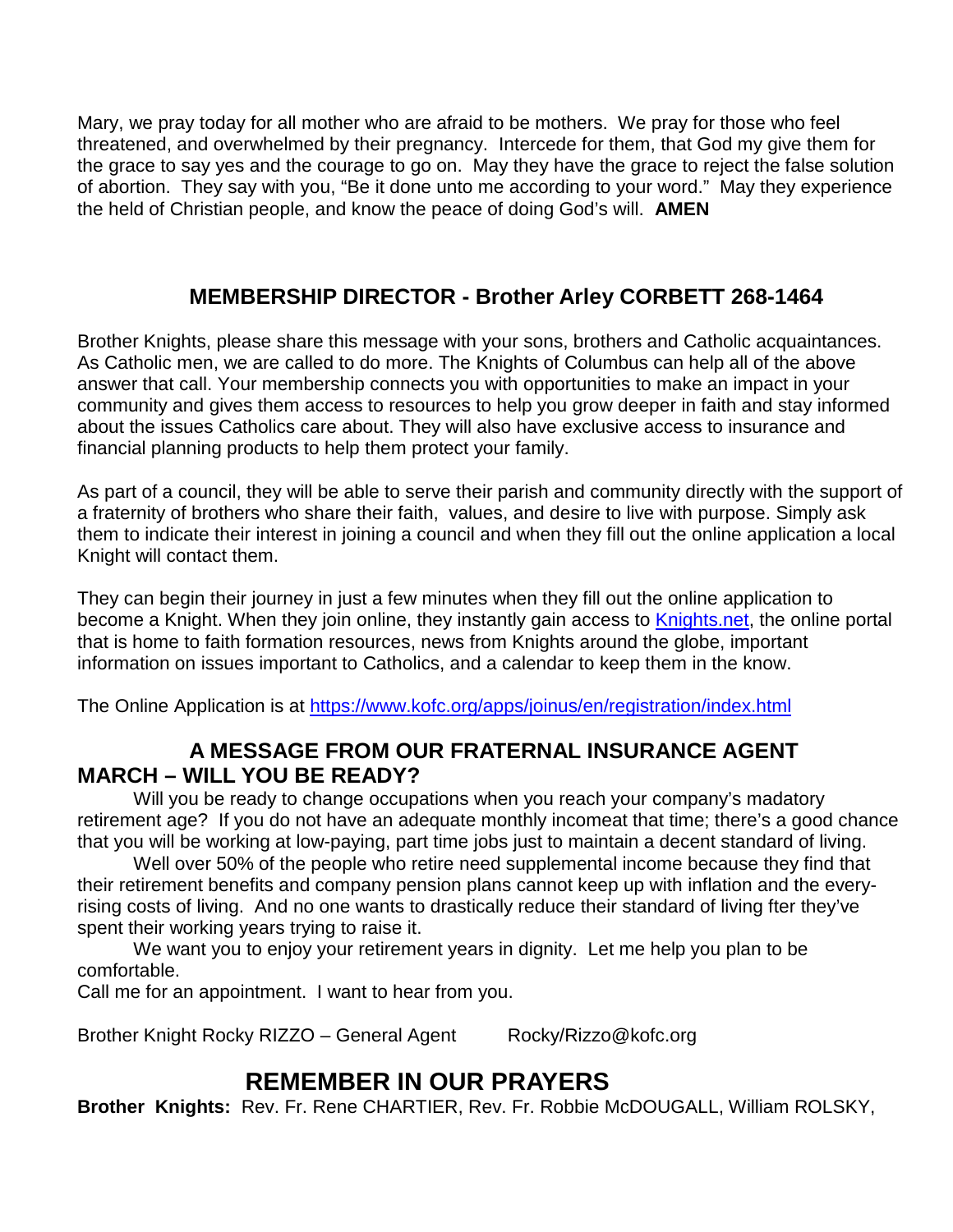Michael KAMINSKI, Robert MARKO, Ron CHAY, Joseph BORTOLUZZI

**Ladies:** Shirley ROLSKY, Mary HUTNIAK, Anne WOLIGROSKI, Iona MARKO, Mary LOZINSKI, Adele BIALEK

**+ + + Clara Rose STEFFES + + +**

#### **UPCOMING IMPORTANT DATES**

| 6 MAR ' 21 – 9:00 A.M. – Executive Meeting – Lower Level at St. Mary      |  |
|---------------------------------------------------------------------------|--|
| 8 MAR '21 – 7:00 P.M. – Mass & General Meeting – Lower level at St. Mary  |  |
| 1 APR ' 21 - 7:00 P.M. - Holy Thursday Mass at St. Mary                   |  |
| 2 APR '21 - 3:00 P.M. - Good Friday - St. Mary                            |  |
| 3 APR '21 - 5:00 P.M. - Vigil Mass - St. Mary                             |  |
| 4 APR '21 - 9:00 A.M. - Easter Sunday Mass - St. Mary                     |  |
| 10 APR '21 – 9:00 A.M. – Executive Meeting – Lower Level at St. Mary      |  |
| 12 APR '21 – 7:00 P.M. – Mass & General Meeting – Lower Level at St. Mary |  |

## **DUES DUES DUES DUES**

Our yearly dues of \$30.00 are now payable for the calendar year of 2021. Make your cheque out to K. of C. Beausejour Council #05870 and turn it over to our Worthy Financial Secretary, Brother Knight Ron CHAY. Mailing address is Knights of Columbus, P.O. Box 1001, BEAUSEJOUR, MB R0E 0C0

## *THE 24-HOUR KNIGHT*

Imagine if you were able to tell a man that he could just give 24 hours a year to the Knights of Columbus he could make a positive difference in his community and Church. Below is an illustration of just how little time it takes to be an active part of the Order.

**12 Hours a Year** reading the weekly parish bulletin, the state and local council newsletters,

Columbia magazine, and surfing the State council and Supreme Council websites.

**2 Hours a year** volunteering at a council charity activity.

**2 Hours a year** attending, with his family, two council religious activities.

**2 Hours a year** on a council-sponsored Church, community, council, family or youth project of his choosing.

**2 Hours a year** attending one council meeting.

**3 Hours a year** enjoying (again, with his entire family) a council social function such as a dinner, dance or picnic.

**1 Hour a year** visiting with your Knights of Columbus Field Agent to ensure that your family is protected now and in the years to come. **Presented this way, joining is not intimidating at all.**